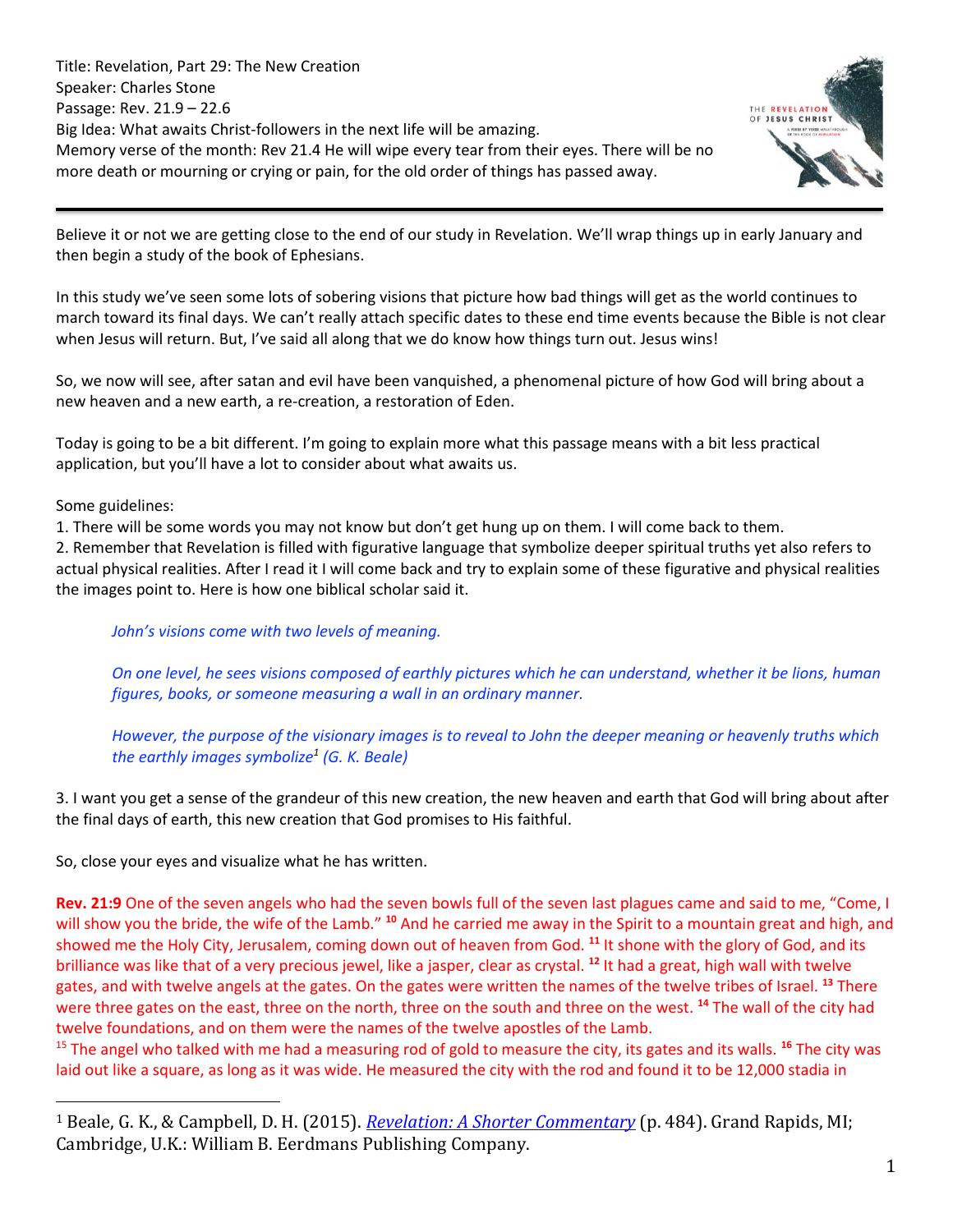length, and as wide and high as it is long. **<sup>17</sup>** He measured its wall and it was 144 cubits thick, by man's measurement, which the angel was using. **<sup>18</sup>** The wall was made of jasper, and the city of pure gold, as pure as glass. **<sup>19</sup>** The foundations of the city walls were decorated with every kind of precious stone. The first foundation was jasper, the second sapphire, the third chalcedony, the fourth emerald, **<sup>20</sup>** the fifth sardonyx, the sixth carnelian, the seventh chrysolite, the eighth beryl, the ninth topaz, the tenth chrysoprase, the eleventh jacinth, and the twelfth amethyst. **<sup>21</sup>** The twelve gates were twelve pearls, each gate made of a single pearl. The great street of the city was of pure gold, like transparent glass. **<sup>22</sup>**I did not see a temple in the city, because the Lord God Almighty and the Lamb are its temple. **<sup>23</sup>** The city does not need the sun or the moon to shine on it, for the glory of God gives it light, and the Lamb is its lamp. **<sup>24</sup>** The nations will walk by its light, and the kings of the earth will bring their splendor into it. **<sup>25</sup>** On no day will its gates ever be shut, for there will be no night there. **<sup>26</sup>** The glory and honor of the nations will be brought into it. **<sup>27</sup>** Nothing impure will ever enter it, nor will anyone who does what is shameful or deceitful, but only those whose names are written in the Lamb's book of life.

**Rev. 22:1** Then the angel showed me the river of the water of life, as clear as crystal, flowing from the throne of God and of the Lamb **<sup>2</sup>** down the middle of the great street of the city. On each side of the river stood the tree of life, bearing twelve crops of fruit, yielding its fruit every month. And the leaves of the tree are for the healing of the nations. **<sup>3</sup>** No longer will there be any curse. The throne of God and of the Lamb will be in the city, and his servants will serve him. **<sup>4</sup>** They will see his face, and his name will be on their foreheads. **<sup>5</sup>** There will be no more night. They will not need the light of a lamp or the light of the sun, for the Lord God will give them light. And they will reign for ever and ever.

Pretty amazing, huh? So one of these angels that has appeared in a prior vision appears again,

**<sup>10</sup> And he carried me away in the Spirit to a mountain great and high, and showed me the Holy City, Jerusalem, coming down out of heaven from God.** 



This is an old artist's perspective of this vision. This is not a vision like a city coming down from above like on a space platform. Rather, he has this high perspective on this mountain because this new city is so large and it is coming from above.

Whereas throughout history humanity has tried to ascend to God with their works to merit favor with him, God has descended to us, like this city is shown descending, by sending Jesus who came from heaven to earth to go to a cross.

This holy city represents an amalgamation of what heaven and earth joined and renewed will be like after the final judgment. And it will be perfect in every way that this vision illustrates in several ways.

**<sup>11</sup> It shone with the glory of God, and its brilliance was like that of a very precious jewel, like a jasper, clear as crystal.**  Jasper was a very popular and prized stone in antiquity and could be red, green or yellow. But he records a new quality, as clear as crystal. This is how John often records aspects of this new creation. He starts with something we know and then adds something new and outstanding to it so that stretches our thinking. His goal is to emphasize its dazzling beauty and God's glory that will be there in all its majesty, radiance, and purity<sup>2</sup>

This new heaven and earth, this new creation, this holy city will be a place of such phenomenal beauty and wonder than human language can't really describe it and the human mind couldn't comprehend it.

As he describes this new creation, it's akin to seeing an out of focus black and white image of some beautiful place in the world versus actually being there , like a beautiful beach Often when you go to such a place you say, oh my, it's so much more beautiful than I thought.



<sup>2</sup> Osborne, G. R. (2016). *[Revelation: Verse by Verse](https://ref.ly/logosres/vbv87rev?ref=Bible.Re21.11-21&off=911&ctx=jewels+of+21:19%E2%80%9320.+~In+all+these+passage)* (p. 346). Bellingham, WA: Lexham Press.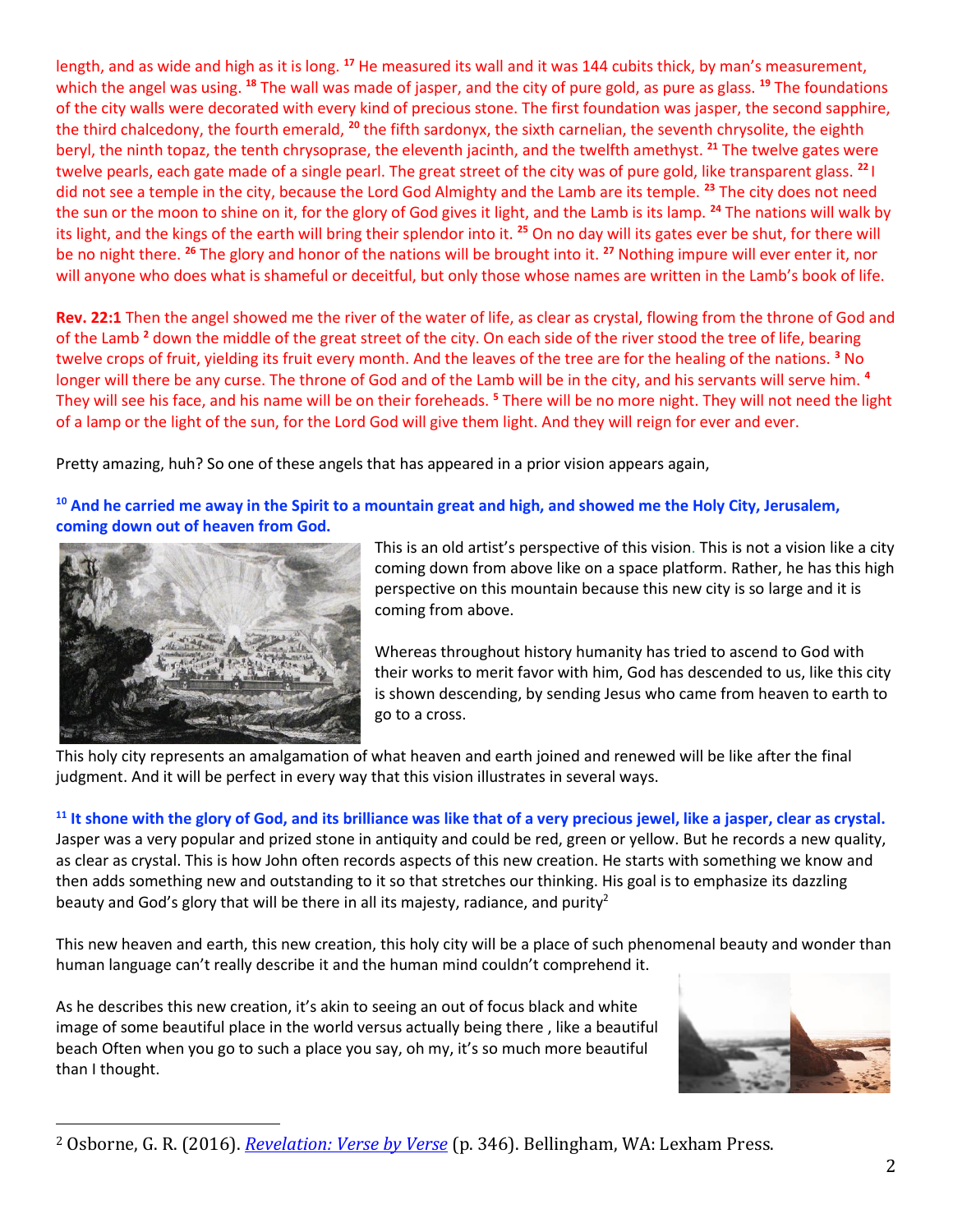Paul wrote in *1 Corinthians 2.9 this.*

*"No eye has seen, no ear has heard, no mind has conceived what God has prepared for those who love him"—*

<sup>12</sup> It had a great, high wall with twelve gates, and with twelve angels at the gates. On the gates were written the **names of the twelve tribes of Israel. <sup>13</sup> There were three gates on the east, three on the north, three on the south and three on the west. <sup>14</sup> The wall of the city had twelve foundations, and on them were the names of the twelve apostles of the Lamb**.

He brings together the OT 12 tribes of Israel and the NT 12 apostles, which represent the church built on the foundation of Christ. He gives a continuity with the biblical story of the OT with the NT.

The combination of the twelve tribes and the twelve apostles is a way of saying that Israel of old and the Christian church are united in God's final scheme of things $3$ 

Peter uses this stone idea when he writes this,

*1 Peter 2:4 As you come to him, the living Stone—rejected by men but chosen by God and precious to him— <sup>5</sup> you also, like living stones, are being built into a spiritual house to be a holy priesthood, offering spiritual sacrifices acceptable to God through Jesus Christ.*

### **<sup>15</sup> The angel who talked with me had a measuring rod of gold to measure the city, its gates and its walls.**

Since the city is gold, a gold measuring tool would seem to be the appropriate measuring tool. In antiquity, measuring something implied security and protection.

Here it indicates God's final and eternal presence, guaranteeing the absence of all tears, pain, and suffering for his people.<sup>4</sup>

He next gives dimensions, which are figurative, though they point to a real place this new creation will be.

# **<sup>16</sup> The city was laid out like a square, as long as it was wide. He measured the city with the rod and found it to be 12,000 stadia in length, and as wide and high as it is long.**

12,000 stadia is equivalent to the distance between NYC and London, England, the size of the known world at that time. That is massive. It's actually a cube because he talks about its height as well.

A cube symbolized perfection. In Solomon's temple, the Holy of Holies, where God was seen to dwell, was also a perfect cube.

These are standards and measurements and materials that we understand. This new heaven and earth will be new and the standards and measurements and materials will be exponentially more amazing than what we can comprehend now. As the size of this cube is mind blowing, what this new creation will actually be, will be far beyond our understanding.

#### **<sup>17</sup> He measured its' wall and it was 144 cubits thick, by man's measurement, which the angel was using.**

A cubit was the length from your middle finger to your elbow in ancient times. So, 144 cubits would be 216 feet or 66 meters, a thick wall.

Earlier in Revelation John mentions 144,000 people which is not the number who will be in heaven but reflects the complete, whole number of God's people. This 144 echoes that 144,000.

<sup>3</sup> Morris, L. (1987). *[Revelation: an introduction and commentary](https://ref.ly/logosres/tntc87reus?ref=Bible.Re21.14&off=84&ctx=+Christ%E2%80%99s+apostles.+~The+combination+of+t)* (Vol. 20, p. 238). Downers Grove, IL: InterVarsity Press.

<sup>4</sup> Osborne, G. R. (2016). *[Revelation: Verse by Verse](https://ref.ly/logosres/vbv87rev?ref=Bible.Re21.11-21&off=4628&ctx=hip+and+protection.+~Here+it+indicates+Go)* (p. 348). Bellingham, WA: Lexham Press.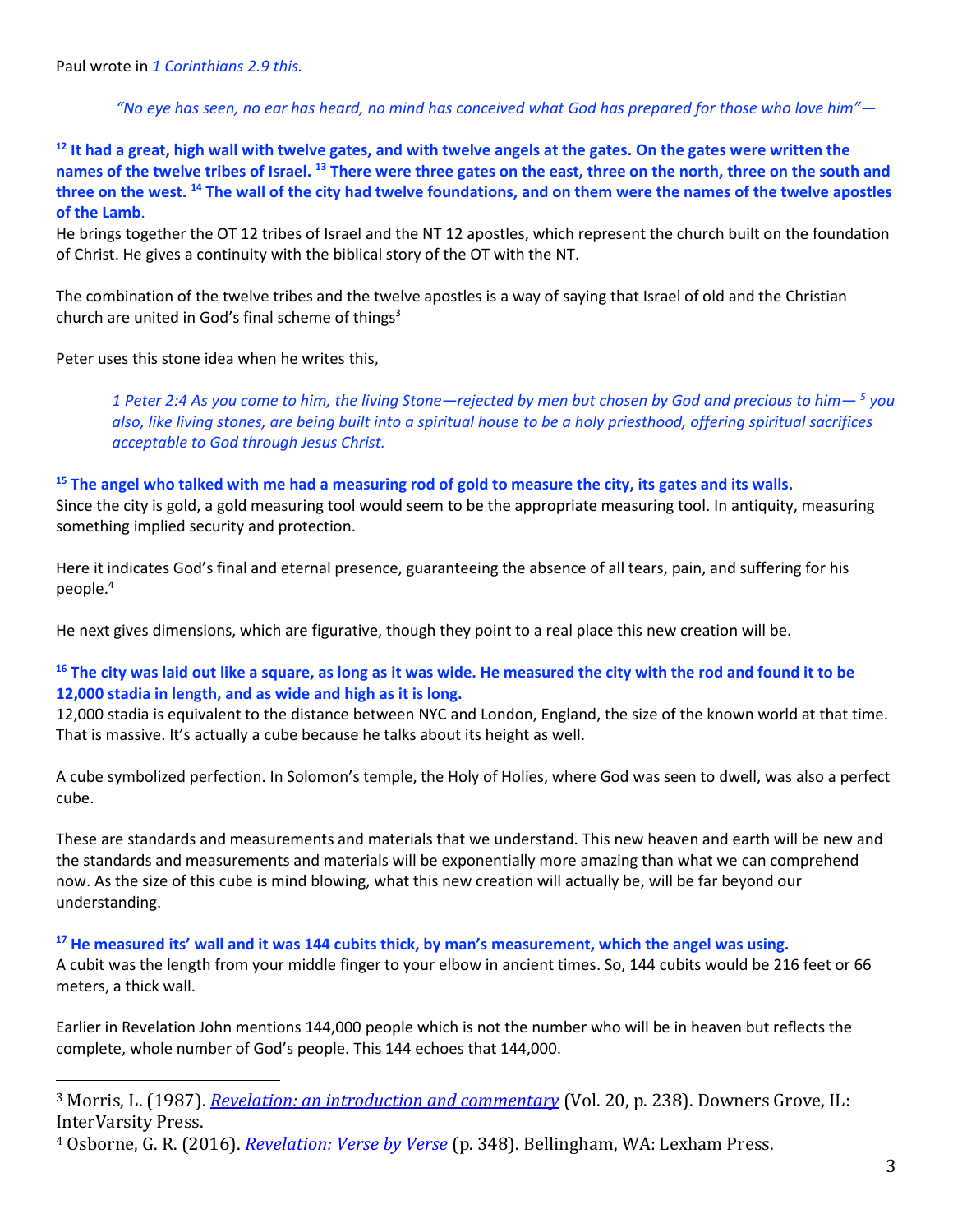## **<sup>18</sup> The wall was made of jasper, and the city of pure gold, as pure as glass.**

Jasper, here again, was used something of a symbol of God so we could say that the wall is from God and reveals God. Here is another mind stretch, especially for the believers in biblical times and afterwards. Their glass was not like our glass that is pure and clear. It was filled impurities and dark. So, something like pure glass would be beyond their understanding of glass, something rare and costly.



He talks about gemstones next. One of the things that I love are gemstones. Have you ever gone into stores in tourist areas and seen displays with bunches of smooth gemstones like those pictured? I love to just sick my hands in them. Well, the next part of the vision is a visual feast, especially if you like gemstones.

**<sup>19</sup> The foundations of the city walls were decorated with every kind of precious stone. The first foundation was jasper, the second sapphire, the third chalcedony, the fourth emerald, <sup>20</sup> the fifth sardonyx, the sixth carnelian, the seventh chrysolite, the eighth beryl, the ninth topaz, the tenth chrysoprase, the eleventh jacinth, and the twelfth amethyst.** 



These various kinds of stones may connect back to the OT when the high priest wore this chest plate with 12 stones representing the twelve tribes, so that when he entered the temple, he was representing all the tribes, all the Hebrew people.

8 of these stones John writes about perfectly match up with 8 on the high priest's breastplate and there is evidence that the other four are equivalent stones under different names. In the OT the jewels represent the 12 tribes and here the 12 apostles.

Since the names of the apostles were on the foundations along with these precious stones, it reminds us of the various facets of the character of God that we learn through the apostles' teaching and writing.

They also portray this new creation because some of the same stones were found in the garden of Eden that the prophet Ezekiel referred to in Ezekiel 28.13).

This next one is mind blowing.

#### **<sup>21</sup> The twelve gates were twelve pearls, each gate made of a single pearl.**



Pearls were considered the most valued stones, and in the Gospels, Jesus referred to merchants who would consider selling all their possessions for a pearl of great price.

These 12 pearls, which had to span the length of the gateway from the outside to the inside would have to each be 66 meters long. That would have required a mighty big oyster. I am being facetious. The vision again is meant to drop our jaw with figurative language to describe its majesty.

#### **The great street of the city was of pure gold, like transparent glass.**

Another mind-blowing image here. This main thoroughfare, and probably all the streets, is made of gold. But not everyday gold, transparent gold. How is gold like transparent glass? This reminds us again of the impossibility of human language to describe its beauty. The streets (there are multiple gates which require multiple streets) are like pure gold that you could see through.

This is possible because the glory of God will permeate everything in the new heaven and earth.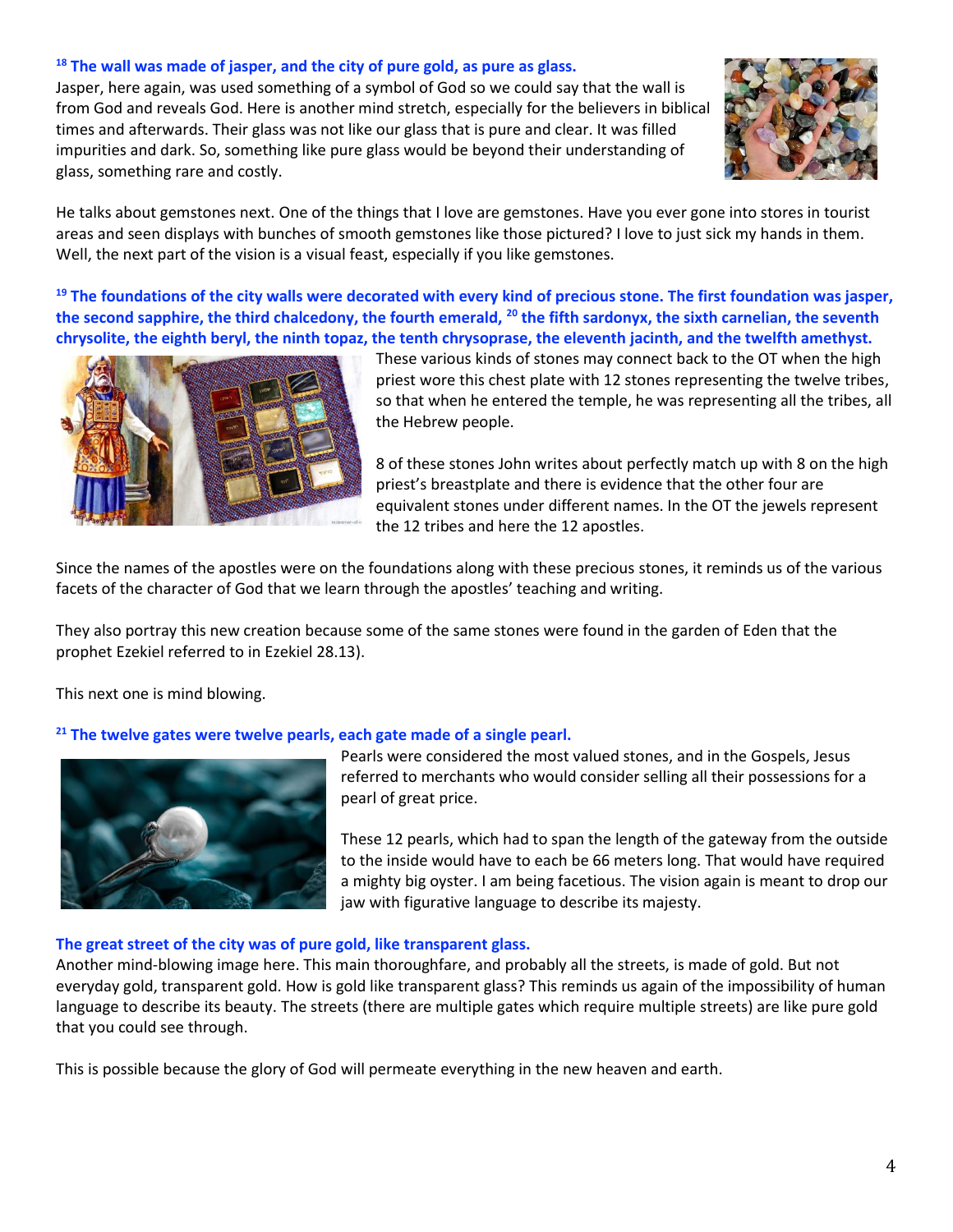#### **<sup>22</sup> I did not see a temple in the city, because the Lord God Almighty and the Lamb are its temple.**

The temple was where the Hebrew people understood God to dwell and you went to the temple to meet God. Now, there is no temple building because God Himself and Jesus are the new temple and the city's light source.

In the Bible the idea of a temple morphs from a physical building to Jesus who refers to his body as a new temple, to believers as the temple of the Holy Spirit, to here where the temple as seen as the presence of God in the midst of his people from all nations.

# **<sup>23</sup> The city does not need the sun or the moon to shine on it, for the glory of God gives it light, and the Lamb is its lamp.**

That does not mean that there is no more sun or moon, but that they pale in comparison to the light from the glory of God. His resplendent light is sufficient enough to light up the place.

### **<sup>25</sup> On no day will its gates ever be shut, for there will be no night there.**

Since satan and his demons have been forever vanquished into what is called the lake of fire and can't leave it, there is no fear of enemies encroaching on heaven, so, unlike ancient cities that would raise their gates at night for protection from their enemies, there will be no need in heaven to do so because its inhabitants are perfectly safe.

## **<sup>27</sup> Nothing impure will ever enter it, nor will anyone who does what is shameful or deceitful, but only those whose names are written in the Lamb's book of life.**

This new heaven and earth will be open to all who had opened their hearts to Jesus. Those excluded, he emphasizes the impure and shameful and the deceitful, are fake Christians, those who are Christians in name only.

This lamb's book of life is like a heavenly registry of all those who have opened their hearts to Jesus.

He next describes more detail of this new heaven and earth, Eden restored. It tells of the incredible blessings awaiting us, regaining access to the tree of life that Adam and Eve had no access to after they sinned, permanent healing, and the dispelling of all darkness and the fears that come from darkness and the unknown.

Whereas the Holy of Holies in the OT temple was God's dwelling place (he was seen as being localized) and only the high priest could go in once a year. Now the entire city of God, the new heaven and earth is the functional temple as God is now directly dwelling among his people so that the entire city has become the holy of holies where God makes his home with his people. The final Eden returns. In fact, the word Eden means '*garden of delight'* in Hebrew.

Adam and Eve, the first humans, were placed in the garden not only to enjoy it but to care for it with joyful, not-stressful service to God. So it seems that that kind of joyful activity and enjoyable work will be in heaven as well.

So here this new city of God has become one with the new Eden.

### **22:1 Then the angel showed me the river of the water of life, as clear as crystal, flowing from the throne of God and of the Lamb**

John is reminding us again the God and the Lamb are one, reminding us of the deity of Jesus. 45 times the word throne is used to center on God's sovereignty as protector of His people

**<sup>2</sup> down the middle of the great street of the city. On each side of the river stood the tree of life, bearing twelve crops of fruit, yielding its fruit every month. And the leaves of the tree are for the healing of the nations.** 

We see another 12 here, in addition to the 12 tribes, and the 12 apostles, and 12 gates, and 12 foundations. 12 indicates completeness.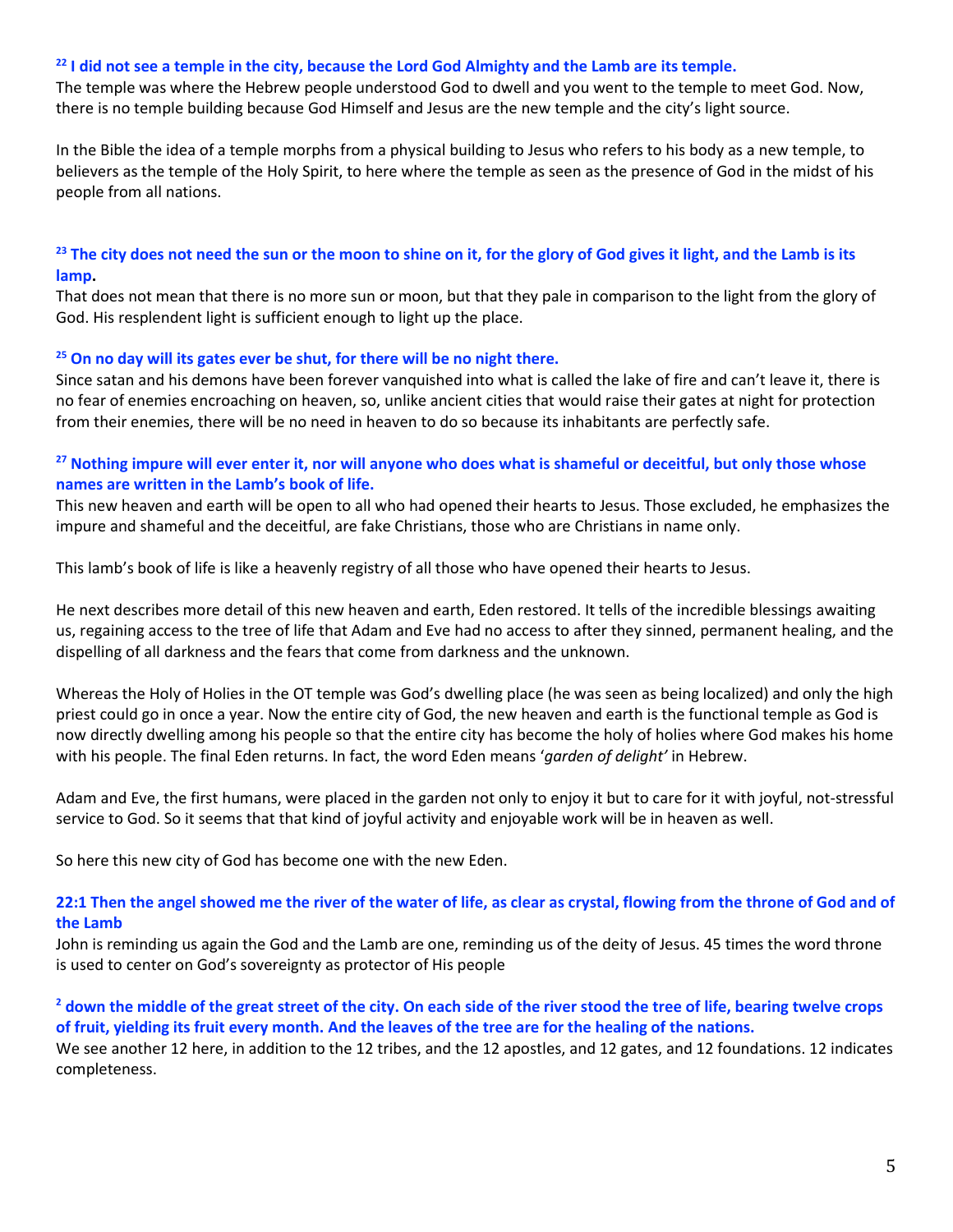So, the main features include a main street, the primary thoroughfare, a superhighway of sorts, a great pure river that flows from God's throne, and multiple trees (the singular tree is a collective reference to multiply trees) all bearing fruit all in a park like/oasis setting.

It's not just one park but a massive city full of parks. The fruit, the leaves, the clean water all point to the abundant provision of our salvation.

The healing leaves symbolize that healing has already taken place. There is no continued further healing necessary since there is no more crying or pain in heaven. Some scholars believe that to see these leaves as health giving better explains what they do. Somehow, they promote the enjoyment we will experience in the new heaven and new earth. They aren't correcting ills that don't exist.

Here the Garden of Eden is reestablished and is part of the new heaven and new earth.

Thinking about trees, I remember the first time I saw an orange tree in California. Tiffany was getting specialized treatment for her brain tumor in Loma Linda, CA and we had rented a small apartment that had a tree out back. Early on during those 6 weeks I walked in the back yard and I saw oranges that filled the tree. It was so amazing because I had only seen oranges in the grocery story. The same thing I felt the first time I saw a cherry tree filled with cherries in Michigan.

Now, in heaven everyone (all the nations) has access to the blessings of this tree (physical and spiritual) and have been healed (the leaves of the tree).

# **<sup>3</sup> No longer will there be any curse**. **The throne of God and of the Lamb will be in the city, and his servants will serve him. … (5) And they will reign for ever and ever.**

We will joyfully accomplish things in service God and the curse of sin will be no more.

Remember that the big picture purpose of these visions is to motivate us to resist compromise in a world that will become increasingly hostile to Christianity, to be faithful until we go to join him in heaven or until he comes if we are still alive and we are simply taken up to this new heaven and earth.

So this new heaven and new earth and new city of Jerusalem and new garden all merge into the all-encompassing nature of what God will do and where we will spend eternity after the final judgment.

Four simple takeaways.

# **Four simple takeaways**

This new heaven and earth

- 1. will be big enough for everyone who believes.
- 2. will stun you with its beauty.
- 3. will bless you with infinite and eternal satisfaction in God's presence.

4. beckons those far from God to turn to him so they can spend eternity in that place.